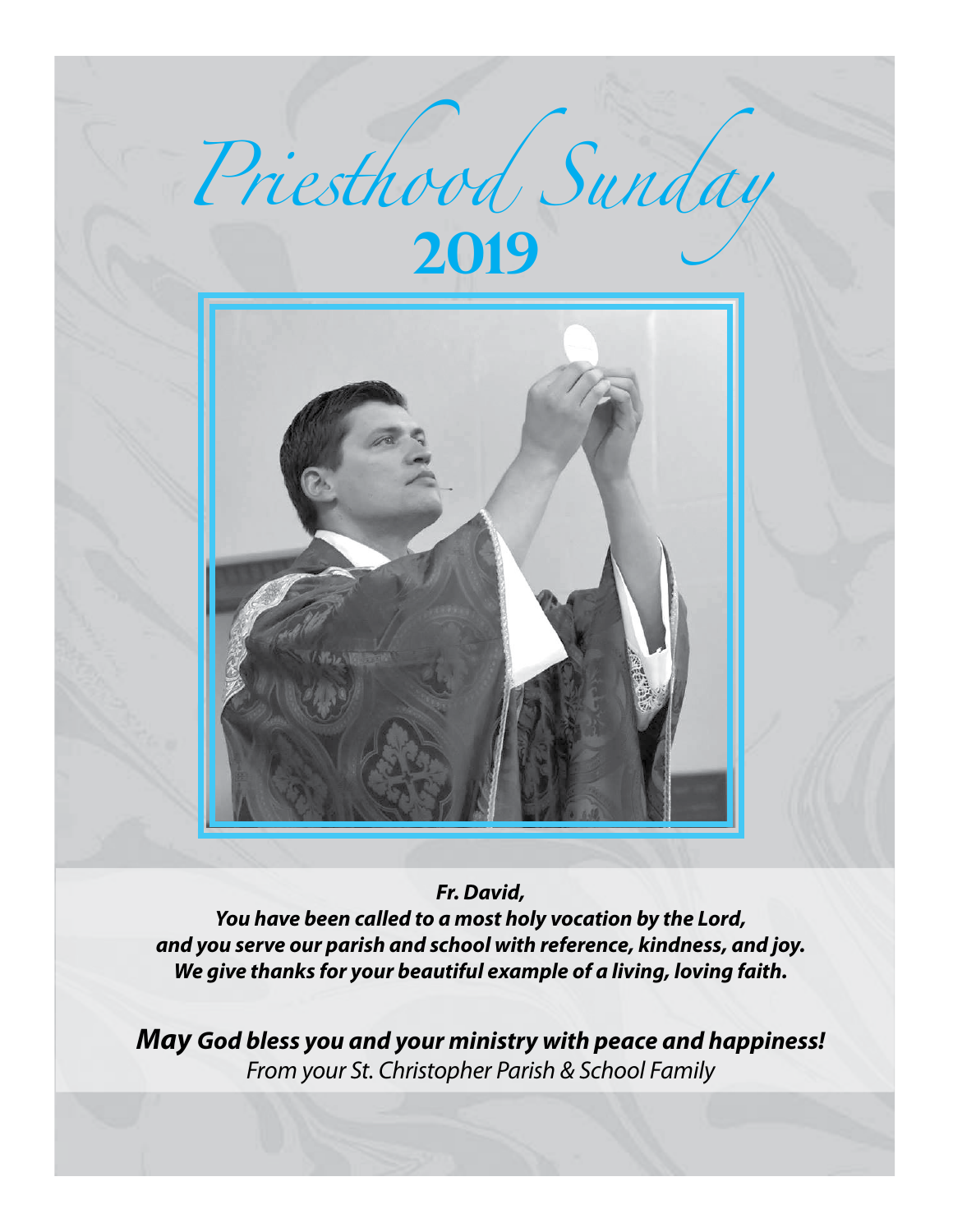# Mass Intentions

#### **Saturday, September 28**

4:00 PM Ruth E. Lane, 8th Anniversary by her daughter, Linda

> Sheila Neverett by Jane Cadwell

#### **Sunday, September 29**

8:00 AM For the people of the parish 10:00 AM Rene Salvas by the Nissen Family

3:00 PM Vietnamese Mass

#### **Monday, September 30**

7:15 AM Claudia Mahar by Dan & Sue Tracy

#### **Tuesday, October 1**

7:15 AM Richard T. Vita, 4th Anniv. by his daughter, Cindy Clarke

> Judy Benton by Michael & Andrea Richards

**Wednesday, October 2** 7:15 AM Rene Salvas by his friends

**Thursday, October 3** 7:15 AM Peggy Pritts by Judy Stapleton

**Friday, October 4** No Mass on Friday mornings

#### **Saturday, October 5**

4:00 PM Michael Canny, 15th Anniv. by his wife, Florence

**Sunday, October 6**

8:00 AM For the people of the parish 10:00 AM William Kaminski by the Kaminski Family

> Mary & Leo Attella by their family

3:00 PM Vietnamese Mass

**The Sanctuary Lamp Burns This Week:** For William Kaminski

by the Kaminski Family

#### **Altar Bread and Wine:**

The Altar Bread and Wine, which will become the Body and Blood of Our Lord Jesus Christ at all Masses during September and October will be offered for Ross W. Jordan by Mary F. Heinle & Ruth G. Gaukstern.

*Arrangements can be made to donate the monthly Altar bread and wine in honor of a loved one by contacting the rectory at 882-0632 during business hours. Mass intentions can also be scheduled by calling the rectory.* 

**Thank you for respecting God's Holy Presence by keeping cell phones and other electronic devices outside of this Sacred Space.**

#### **The Gift of the Priesthood**

Pope Francis recently reflected on the priesthood at a Mass in his Vatican residence by stating that the priestly ministry is not a job, a career, or a social position - it is a gift from God.

On this Priesthood Sunday, as I reflect on the impact on the Catholic priesthood in my own life, the word gift immediately comes to mind! I have experienced this gift throughout my life, whether it's through the many humble parish priests who have celebrated Masses I have been to across the world, the priests who have brought me God's healing presence in the confessional, the priests who have taken the time to pray with me and offer me invaluable words of encouragement and instruction, or the many priests who helped form my own vocation as I moved through discernment and seminary formation.

Being a priest has been the greatest gift of my life, and I am always in awe of how God chose a regular person like myself to share the gifts of salvation with His Church! Everyday of my ministry has been filled with tremendous blessings, joys, and encounters of God's love working in the world. I don't despair when I look to the world because I see evidence of God's presence every day. Priesthood is the invitation to live in the heart of God while journeying through a darkened world.

We celebrate Priesthood Sunday not to heap praise on our pastor or to give some type of undue reverence which makes him become some divine celebrity! This day is firstly an offering of thanks to Jesus Christ, who continues to heal and sanctify His people by sharing His graces with the ordinary men He bestows the ministry upon. Second, we celebrate this day to pray for priests, who have the awesome and sublime burden of shepherding God's people to the true Promised Land.

As always, I humbly ask you to keep me in your daily prayers. We know that the evil one hates priests since we are called to help souls inherit the Kingdom of God, and your prayers help us to remain faithful amidst the temptations and spiritual assaults that Satan sends our way. Thank you for your prayers, your encouragement, and your faith and holiness which inspires me in my own walk with the Lord.

It is a joy to serve you and thank you for helping to make me a very happy priest! *In Christ,*

*Father David*

# **For Vocations** "None of you can become My disciple if you do not give up all your possessions." Are you being called to discipleship as a priest or in the consecrated life? Call Father Matt Mason (603) 669-3100, or write: mmason@ rcbm.org.



*Christy Nguyen & Adam Trenholm*

**Wedding Banns III**

*Rebecca Wuorio & Craig Curtin*

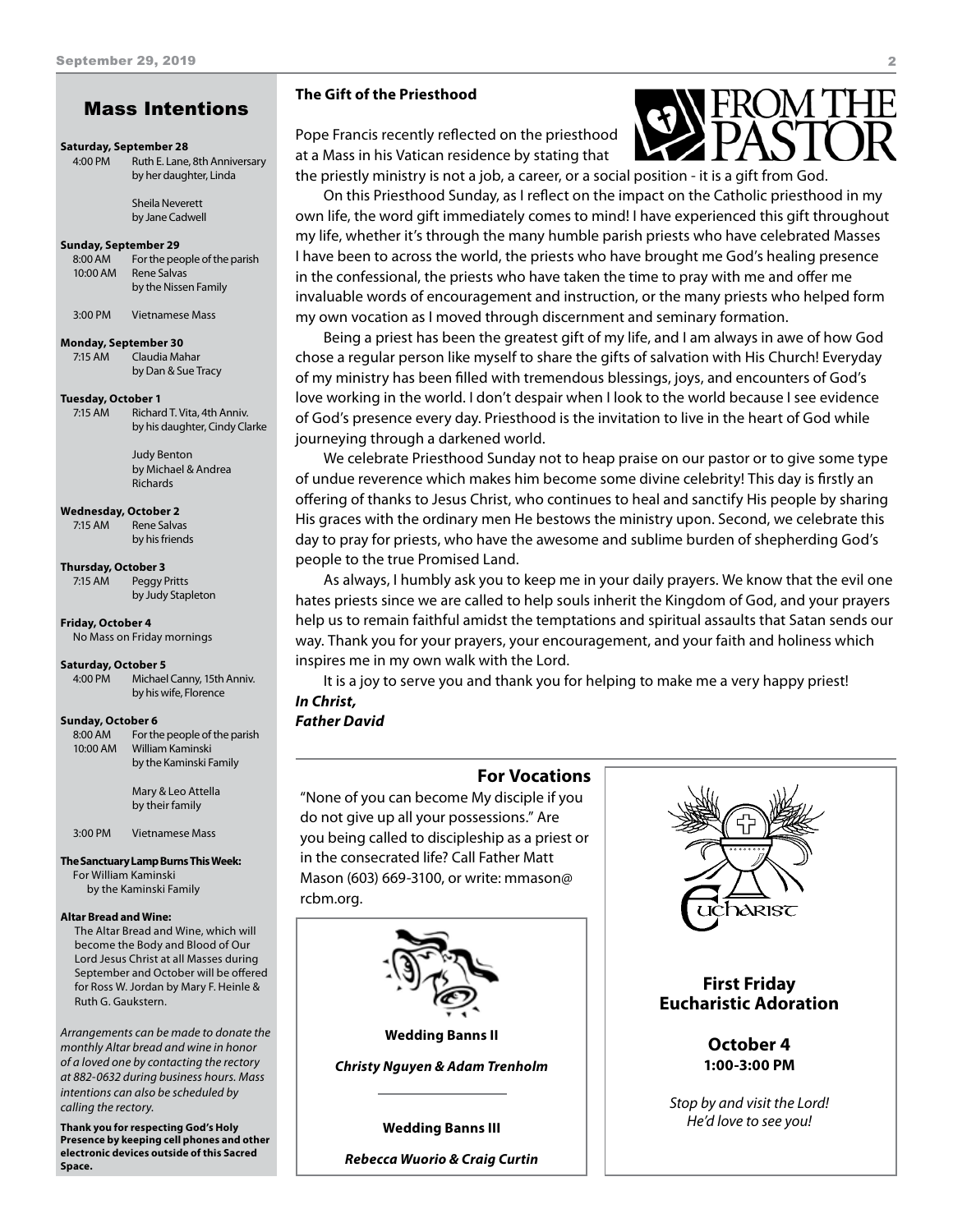# **Youth Choir Rehearsals to Start**

The Youth Choir will rehearsals will start on October 6th following the 10:00 Mass, from 11:15 AM -- 12:00 PM in the choir loft. Music has a unique way of lifting spirits and making us happy! Music ministers, including our youth, are called to serve the community by fostering prayer. The Youth Choir sings at the 10:00 Mass on the third or fourth Sunday of the Month. Any questions? Please contact me at music@stchrisparishnh. org or see me following any mass. God Bless and See you in Church!

Blessings, *Carol Ann Skabo Director of Music*

# **Diocesan Youth Conference**

The Diocesan Youth & Young Adult Events Advisory Committee, known as SUMMIT, is presenting the diocese's first Youth Conference to be held on Saturday, November 16, 2019 at Bishop Guertin High School in Nashua, NH from 9:00 AM – 5:00 PM. The day will include excellent speakers, praise and worship music, adoration and confession opportunities, a presentation of World Youth Day NH Youth awards, and conclude with Mass celebrated by Bishop Libasci at 4:00 PM. . For additional event information and registration, please visit: https://www.catholicnh.org/summit/

*Priesthood Sunday*

# **Pancake Breakfast**

**Free Parish**

# **September 29, 2019**

immediately following the 10:00 Mass!

Come celebrate Fr. David and thank him for saying yes to the priesthood!



Sponsored by

St. Christopher Parish, St. Christopher School, and the Knights of Columbus

# **We're Here for YOU at St. Christopher Parish!**

### *Rectory Hours:* Monday - Friday 9:00-3:00

| Rectory Phone:                    | 882-0632 |
|-----------------------------------|----------|
| Rectory Email:                    |          |
| parish.office@stchrisparishnh.org |          |

#### *Fr. David Harris*

*fr.david@stchrisparishnh.org*

# *Parish Life - Linda Sanborn lsanborn@stchrisparishnh.org Bookkeeper* - *Jean Dickson bookkeeper@stchrisparishnh.org*

*Director of Music & Organist* - *Carol Ann Skabo music@stchrisparishnh.org*

# *Religious Educ.* - *Christine Mercurio cmercurio@stchrisparishnh.org Confirmation* - *Deacon Jim Daly*

*deaconjim@stchrisparishnh.org RCIA* - *Joe Mercurio rcia@stchrisparishnh.org*

*Youth Ministry* - *Emily Murphy youthministry@stchrisparishnh.org*

*Parish Council* - *Elizabeth Cote ecote@stchrisparishnh.org Finance Committee -- Tom Nardone tnardone.work@gmail.com*

*Bulletin - Marta Nissen bulletin@stchrisparishnh.org*

Bulletin submissions are due one week before publication.



**Like St. Chris Parish on Facebook!**



**Join our Parish Email List!**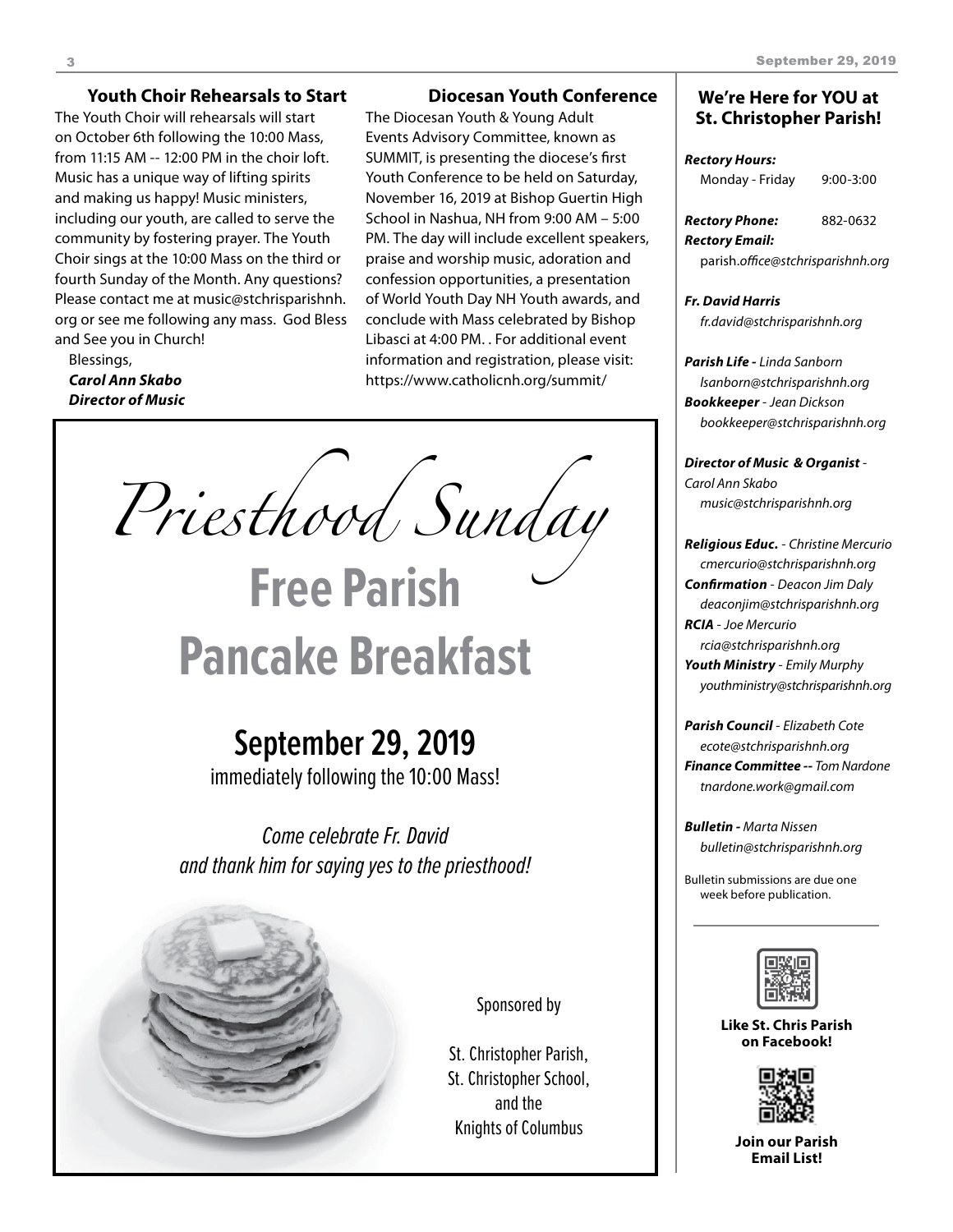

#### *September 8, 2019 Offertory*

| <b>Offertory Envelopes</b> | \$3,588.00 |
|----------------------------|------------|
| Loose Offertory            | \$814.85   |
| <b>Faith Direct</b>        | \$1,244.00 |
| Total                      | \$5,646.85 |
|                            |            |
| Under Budget               | \$453.15   |
|                            |            |
| Catholic Univ/USCCB        | \$157.00   |
| (total to date \$1,165.60) |            |
| <b>All Saints</b>          | \$30.00    |
| (total to date \$40.00)    |            |
| All Souls                  | \$30.00    |
| (total to date \$40.00)    |            |
| <b>Mission Sunday/POF</b>  | \$20.00    |
| (total to date \$30.00)    |            |
| NH Priest Retirement       | \$295.00   |
| (total to date \$495.00)   |            |
|                            |            |

#### *September 15, 2019 Offertory*

| <b>Offertory Envelopes</b> | \$2,821.00 |
|----------------------------|------------|
| Loose Offertory            | \$738.20   |
| <b>Faith Direct</b>        | \$1,244.00 |
| Total                      | \$4,893.20 |
| <b>Under Budget</b>        | \$1,296.80 |

#### *September 22, 2019 Offertory*

| <b>Offertory Envelopes</b>                                | \$2,821.00 |
|-----------------------------------------------------------|------------|
| Loose Offertory                                           | \$1,114.06 |
| <b>Faith Direct</b>                                       | \$1,244.00 |
| Total                                                     | \$5,179.06 |
|                                                           |            |
| Under Budget                                              | \$920.94   |
| <b>NH Priest Retirement</b><br>(total to date \$1,061.00) | \$566.00   |

# **From the Families of Nazareth**

#### *Why The Rich Mas Was Condemned*

"Nowhere does Christ condemn the mere possession of earthly goods as such. Instead, he pronounces very harsh words against those who use their possessions in a selfish way, without paying attention to the needs of others."

*S.C. Biela, Open Wide the Door to Christ, (Ft.Collins, CO: IAMF, 2005), 14.*

*A faith sharing meeting takes place each Thursday at 94 Walden Pond Drive in Nashua. All are welcome!*

# **Corpus Christi Corner**

Thank you to all the parishioners of St Chris Church. The Brown Bag Appeal was a great success. A total of 1,279.1 pounds of food was collected and \$715 in cash was donated to the Pantry. Thank you all for your generosity. Your support helps us to keep our doors open and to meet the needs of the residents of Nashua down on their luck.

Thank you also so for the generous donations this Summer! We were able to give away 167 Fans this summer to our neighbors who do not have air conditioning or live in apartments. It was a hot summer! We appreciate your donations, as this number has grown year after year because of your compassionate giving. Our School Socks and Underwear program was also a great success – more than 150 families came in to choose necessary items that will help clothe their children. Please give us a call or come by to visit and see how you can help us continue to make a difference to those in need. God Bless you for your support!!

# **K of C Craft and Vendor Fair**

Knights of Columbus at Immacualte Conception Parish will hold a Craft Fair and Vendor's Table on Friday, November 8, from 5:00 - 8:00 and Saturday, November 9, from 9:00 AM - 3:00 PM. Immaculate Conception Parish is located at 216 East Dunstable Road in Nashua. If you are interested in renting a craft or vendor's table, please contact Ken at kennygoddard@comcast.net.

# **Yoga for Seniors**

Start your week off by improving your overall health with Yoga. Yoga for Seniors takes place on Monday mornings at 8:00 am in the Church Hall. The class that moves the whole body through a series of seated and standing yoga poses to increase flexibility and range of motion, improve balance and core strength, and help promote stress reduction and mental clarity. Classes are provided free of charge to St. Christopher's seniors. All are welcome to stop by and watch or participate.

**Upcoming class schedule: September 30 – 8:00 AM**

# *Annual Blessing of the Pets*

# *October 6 @ 11:30 AM Upper Parking Lot*

Bring your pet cats, dogs, hamsters, guinea pigs, and others to the upper parking lot, October 6, at 11:30 AM, and have them blessed by Fr. David.

Please remember to bring all pets to the parking lot safely. Dogs should be on leashes and other pets should be in cages.

Fr. David does the blessing in honor of St. Francis. It is a very enjoyable event. And if you don't have a pet, come anyway, and meet the "extended family".

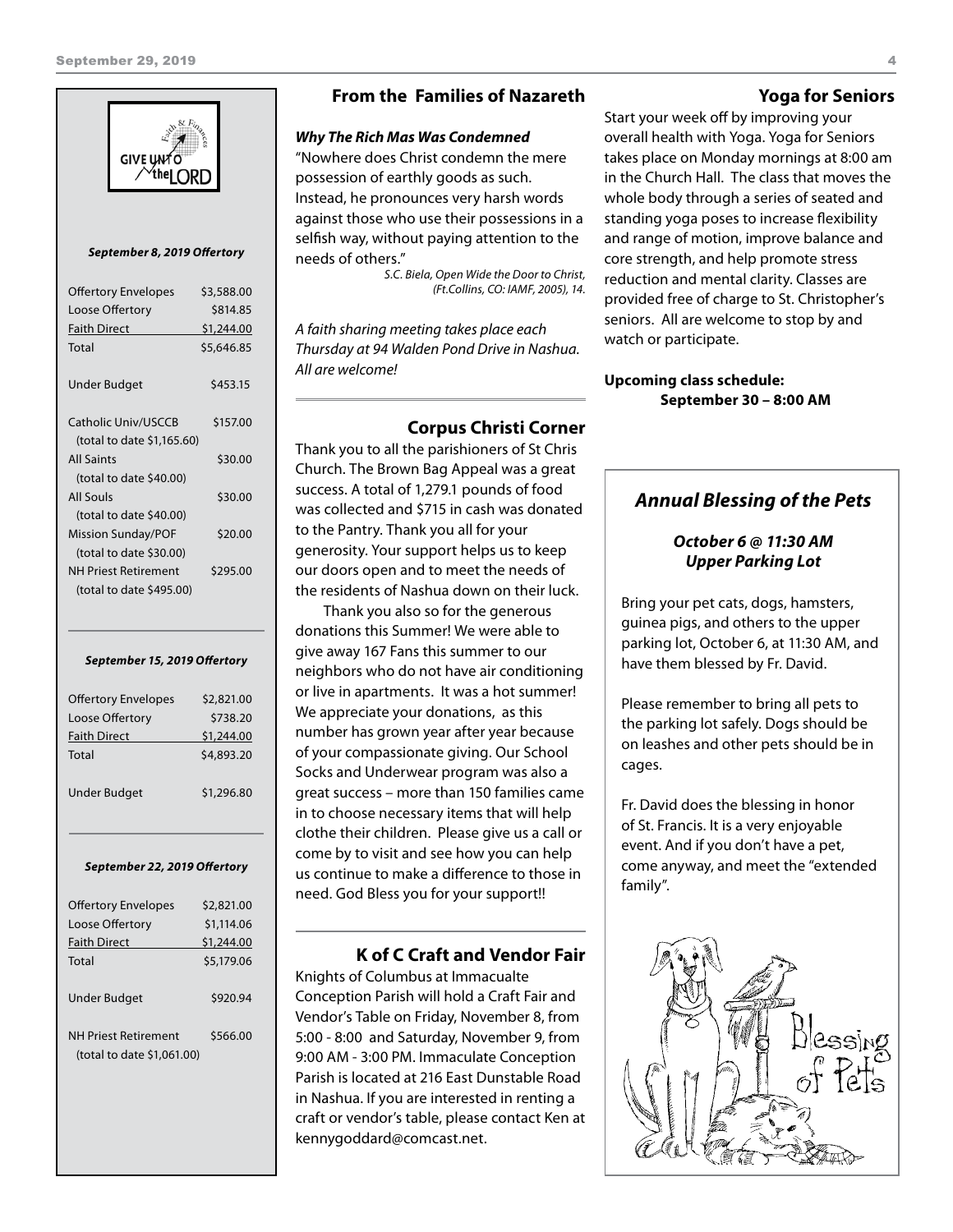#### **Marian Devotions**

October is noted as Our Lady's month so that special devotions to Her are especially important during October. Two such devotions are described below:

#### *The Servite Rosary*

The Servite Rosary is a devotion to the 7 Sorrows of Our Blessed Lady and is also known as the Our Sorrowful Mother's Ministry and is enfolded in Our Lady's Apostolate of Healing, Reconciliation and Mercy. This devotion originated in the 13th Century and was established by the Order of Friar Servants of Mary. It recalls the lifetime of Sorrows that the Virgin Mother of God endured in compassion for the trials she underwent and the suffering and death of her Divine Son. It consists of seven groups of seven beads each along with an additional 3 beads on the drop (fifty-two in total), seven medals each depicting one of the seven Sorrows and a large Mater Dolorosa medal. Special graces accompany recitation of this Rosary and propagation of this devotion brings the reward of eternal consolation and joy in heaven.

I have fourteen of these rosaries and a small pamphlet to go with each rosary (one per family, please) blessed by Fr. David. They will be available after the 4:00 PM mass on Saturday, October 5, 2019 in a basket in the alcove by the side entrance to the church. If there are any left over, I will make them available after the 4:00 PM mass on October 12, 2019. If I run out (God willing), you may purchase one by going to the Apostolate's website (the shopping part) at www.osmm. org. If you have questions, feel free to contact me at susannemtracy@gmail.com. *O Mary, conceived without sin, Pray for us who have recourse to thee.* 

#### *The Miraculous Medal of Mary*

The Miraculous Medal (French: Médaille miraculeuse), also known as the Medal of Our Lady of Graces, is a devotional medal, the design of which was originated by Saint Catherine Labouré following her apparitions of the Blessed Virgin Mary in Rue du Bac, Paris, France, and made by goldsmith Adrien Vachette. On November 27, 1830, Catherine reported that the Blessed Mother returned during evening meditations. Sister Catherine then heard the Virgin Mary ask her to take these images to her father

confessor telling him that they should be put on medallions and saying, "All who wear them will receive great graces". Pope John Paul II used a slight variation of the reverse image as his coat of arms, the Marian Cross, a plain cross with an M underneath the right-hand bar (which signified the Blessed Virgin at the foot of the Cross when Jesus was being crucified).."[

I have 30 of these blessed medals to give away. They come from the Association of the Miraculous Medal but are given to you free of charge. They will be in a basket in the alcove at the side entrance to the church after the 4:00 PM Mass on October 5, 2019. First come, first serve. Again, if there are some left over, I will leave the basked in the alcove after the 4 PM mass for those who may be attending the Sunday masses on October 6th. If you would like more information about the Association, feel free to email them at https://www.amm.org or you may email me at susannemtracy@gmail. com.

May the blessings, powers and graces of Our Blessed Mother be a center of your prayers during October and throughout the year, and may She richly bless you and your family. *Sue Tracy*

# **Faith Formation**

# *Our Faith Formation program is underway! There's still time to register!*

Forms for Fall 2019/2020 are available for download on the Parish website. Visit stchrisparishnh.org , print your registration and return both forms and fees to the parish office : attn Rel Ed.

*Families should meet in the church hall by 8:30 AM for the PreK to 6th grade program.* 

- **•FALL 2019**-PreK to 6th grade- Sunday Morning from 8:30 - 9:45 AM
- FALL 2019-Grade 7/8 program- Monday Evening from 6:30 - 7:45 PM



*Lord, hold our troops in your loving hands. Protect them as they protect us. Bless them and their families, For the selfless acts they perform, For us in our time of need. And give us peace. We ask this in the name of Jesus, Our Lord and Savior. Amen.*

Please pray for the following service people from our parish:

Children of William & Yvette Berthelotte:

LTC Brian Berthelotte (Army); LtCol Mark Berthelotte (USAF); LCDR Brad Berthelotte (Navy)

Grandson of William & Yvette Berthelotte: Cpl. Matthew Berthelotte

(USMC)

Son of John & Alana Kocsis: SSG. John Kocsis III (Army)

Son of Joseph & Sue Strob: Maj. Rob Strob

Grandsons of Pat & Kaye Heffernan: Sgt. Eamonn Garber (USMC)

Son of David & Patricia Taylor: SFC James Taylor (Army)

Grandson of Lorraine St. Pierre PFC Alexander St. Pierre (Army)

Sons of Laurie Kopka and Grandsons of Madeleine Kopka: AT2 Michael Allard (Navy) AME2 Joseph Allard (Navy)

Daugher of John Soltis: Lt.Col. Kristen Soltis (USAF)

Grandchildren of Dan & Sue Tracy: 1Lt Brittany DesLauriers (Army)

Grandson of Betty Batey: Captain Nick Batey USAF

Nephew of Karen Narkis: AMT3 David P. Narkis (Coast Guard)

*To add to our military prayer list, email bulletin@stchrisparishnh.org or call the Rectory at 882-0632.*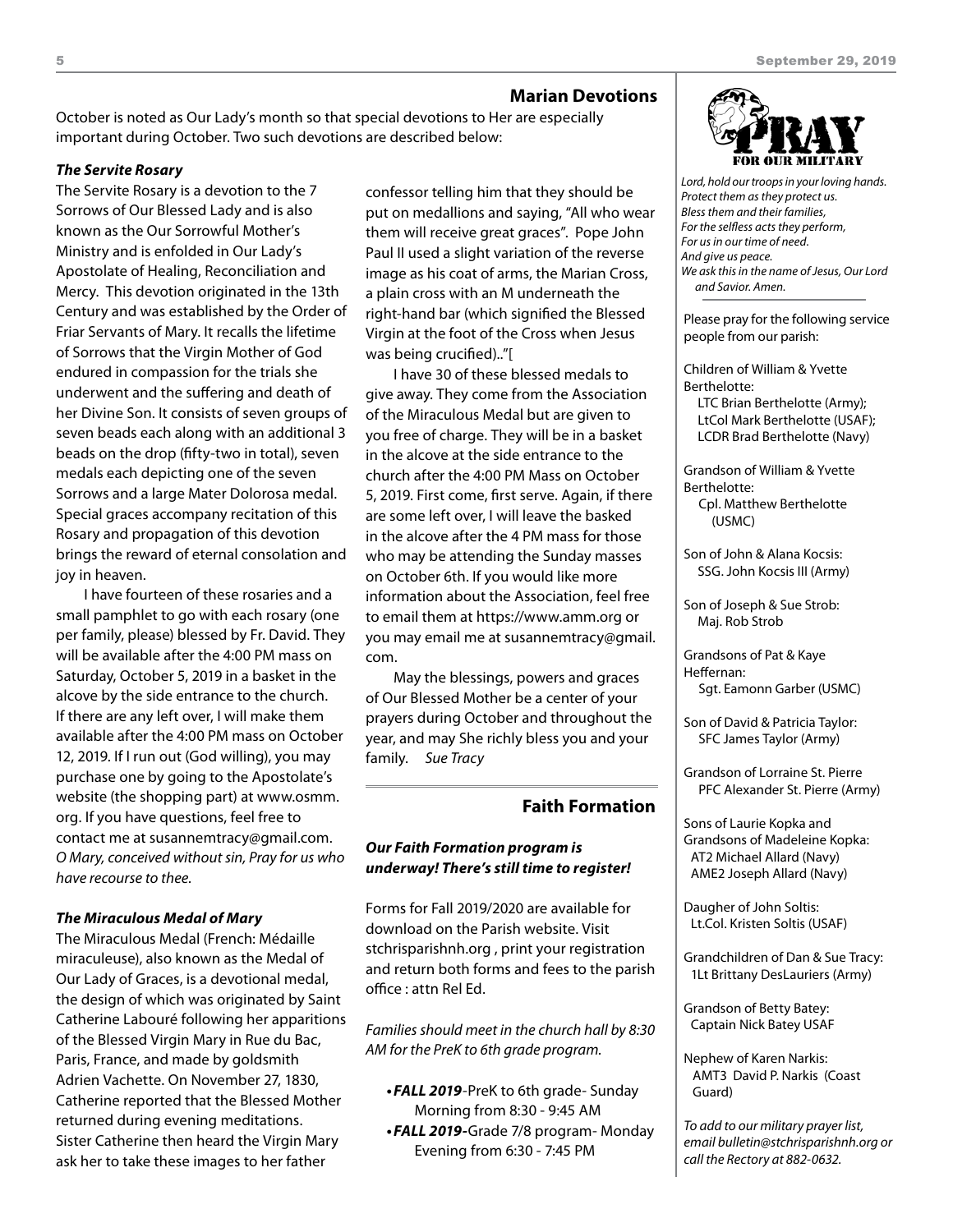# *St. Christopher Parish Community Outreach*

# **Parish Prayer Line** *Overwhelmed by life, by care? May we help with our prayer?*

St. Christopher's Prayer Line -- 24/7 from us to Heaven!

*Call the Prayer Line* (Coordinator Maureen Brown) 882-8634

*Go online to* www.stchrisparishnh.org

# *Send email to*

prayerhotline@ stchrisparishnh.org

# **Prayer Shawls**

Our prayer shawl ministry, Creating for our Community, gathers once a month to knit, crochet, and pray as they create beautiful prayer shawls. If you know of someone who could benefit from the gift of a Prayer Shawl, whether they are having difficult time, or simply need the comfort of Prayer wrapped around their shoulders, please contact the rectory at 882-0632.

# **Outreach Ministry**

If you are homebound and cannot attend Mass and would like to receive communion, please call the Rectory 882-0632.

# **Senior Companions**

Are you homebound? Would you enjoy a visit? Your parish wants to stay connected with you! If St. Christopher is your spiritual home, how about a visit from one of your fellow parishioners? To arrange a visit, please call the Rectory at 882-0632.

# **Sacrament Preparation Program**

*Register Now! -* Forms for Fall 2019/2020 are available for download on the Parish website. Visit stchrisparishnh.org , print your registration and return with required certificates/fee to the parish office. For questions, email cmercurio@stchrisparishnh.org (Reconciliation/first Eucharist) or deaconjim@stchrisparishnh.org. (Confirmation)

All students registering for a sacrament class must also be enrolled in ongoing faith formation classes (catholic parish or a parochial school).

# **Fall 2019 Classes:** *Start THIS WEEKEND!*

# *PLEASE NOTE: New Times for Sacrament Program*

- **• Reconciliation (Grade 2 and up) --** *Sunday afternoon from 4:00 5:00 PM.*  Students entering grade 2 and up who have been baptized but not yet received the sacrament of first confession may register for this class. Email cmercurio@ stchrisparishnh.org for more information.
- **• Confirmation- (Grade 3)** -- *Sunday evening from 5:30 6:30 PM.* Students who attended Reconciliation in the Fall of 2018 should register for this class and the First Eucharist class. Email deaconjim@stchrisparishnh.org for more information.

# **Spring 2020 Classes**

- **•**  *First Eucharist- (grade 3 and up)* Students who received Reconciliation in the Fall of 2018 should register for this class and the Fall 2019 Confirmation class. The class will run from January through May 2020. Confirmation and First Eucharist will be received in one celebration in the Spring of 2020. Email cmercurio@stchrisparishnh. org for more information.
- **•**  *Confirmation grades 5-7+* Students who have received baptism, reconciliation and first communion but have not been confirmed should register for this class. Confirmation will be received in the Spring of 2020. The class will run from January through May. Confirmation will be received in the Spring of 2020. Email deaconjim@ stchrisparishnh.org for more information.

# **Welcome! Please use this form to register!**

*St. Christopher Parish welcomes all visitors to our Spiritual Home! If you are interested in joining the parish, please complete the form below and either drop it in the Offertory Basket or mail it to the Rectory. One of our Parish staff members will be in touch. Registration forms are also available online at www.StChrisParishNH.org.*

| $\sqrt{\mathsf{Name}}$<br>_____________________________ | <b>Email</b><br>______________________ |                                 |
|---------------------------------------------------------|----------------------------------------|---------------------------------|
|                                                         |                                        |                                 |
| Phone                                                   | п                                      | Become<br><b>Part of</b><br>Our |